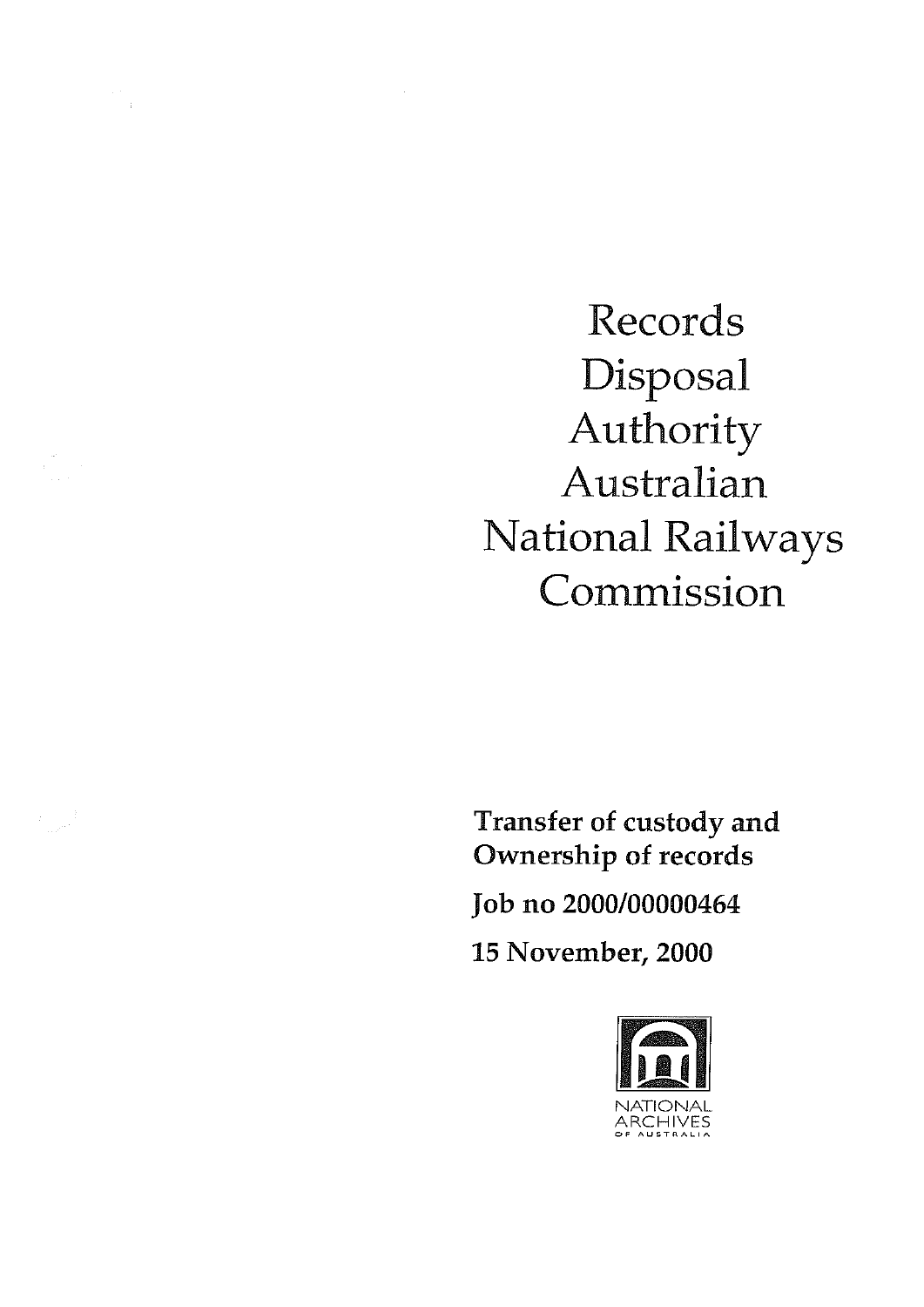$\label{eq:2.1} \begin{split} \frac{d\mathbf{r}}{d\mathbf{r}}&= \frac{d\mathbf{r}}{d\mathbf{r}}\left(\mathbf{r}-\mathbf{r}\right)\\ &\frac{d\mathbf{r}}{d\mathbf{r}}\left(\mathbf{r}-\mathbf{r}\right)\left(\mathbf{r}-\mathbf{r}\right)\\ &\frac{d\mathbf{r}}{d\mathbf{r}}\left(\mathbf{r}-\mathbf{r}\right)\left(\mathbf{r}-\mathbf{r}\right)\\ &\frac{d\mathbf{r}}{d\mathbf{r}}\left(\mathbf{r}-\mathbf{r}\right)\\ &\frac{d\mathbf{r}}{d$ 

 $\label{eq:2.1} \frac{d^2\phi}{d\phi^2} = \frac{1}{4\pi}\frac{1}{\phi^2} \frac{d\phi}{d\phi^2} \frac{d\phi}{d\phi^2} \, .$ 

 $\frac{1}{2\pi\epsilon^2}$ 

© Commonwealth of Australia 2000

This work is copyright. Apart from any use as permitted under the *Copyright*  Act 1968, no part may be reproduced by any process without prior written permission from the National Archives of Australia. Requests and inquiries concerning reproduction and rights should be directed to the Publications Manager, National Archives of Australia, PO Box 7425, Canberra Mail Centre ACT 2610, Australia.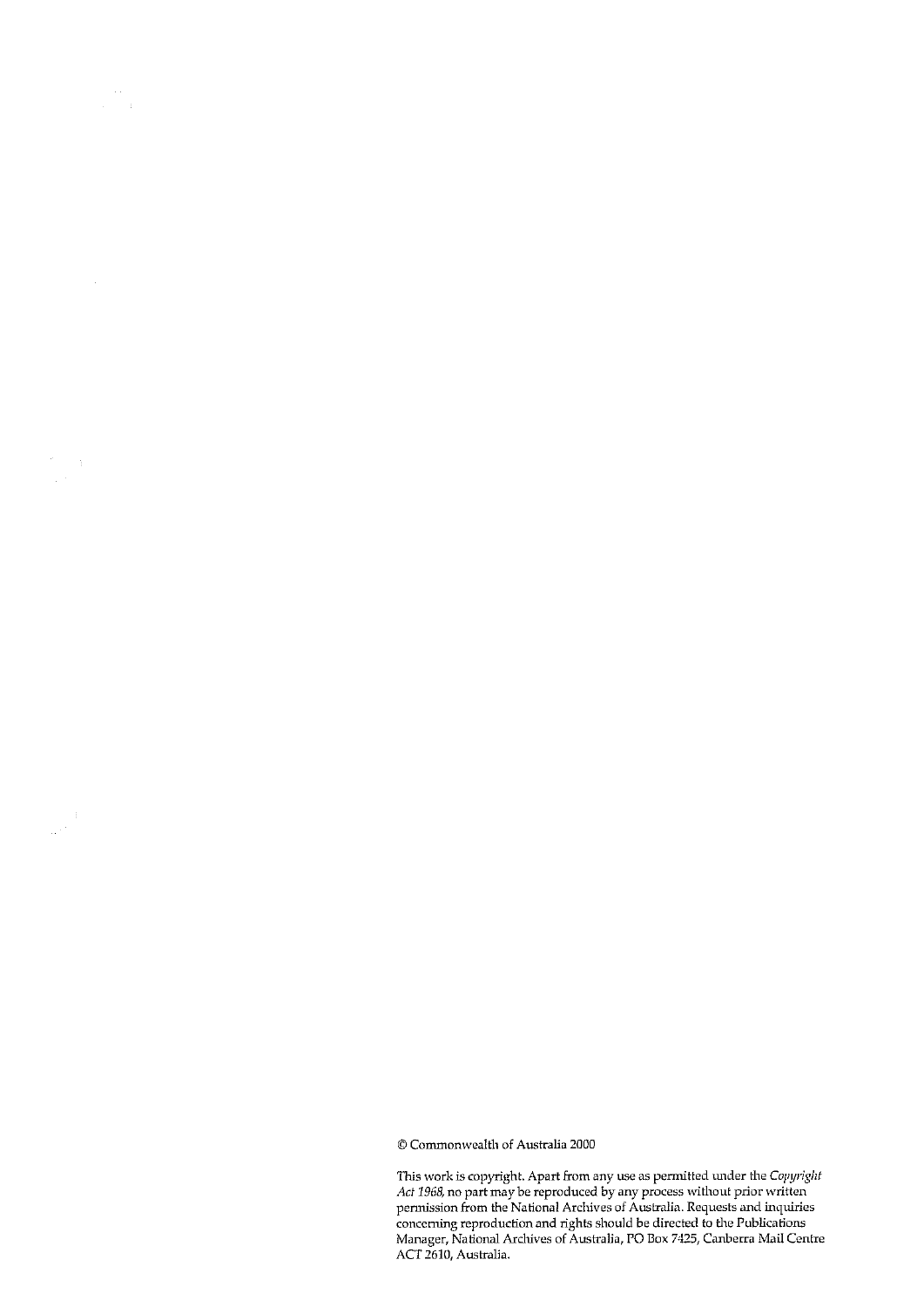## **CONTENTS**

 $\bar{\gamma}$ 

 $\frac{1}{2} \sum_{i=1}^n \frac{1}{2} \sum_{j=1}^n \frac{1}{2} \sum_{j=1}^n \frac{1}{2} \sum_{j=1}^n \frac{1}{2} \sum_{j=1}^n \frac{1}{2} \sum_{j=1}^n \frac{1}{2} \sum_{j=1}^n \frac{1}{2} \sum_{j=1}^n \frac{1}{2} \sum_{j=1}^n \frac{1}{2} \sum_{j=1}^n \frac{1}{2} \sum_{j=1}^n \frac{1}{2} \sum_{j=1}^n \frac{1}{2} \sum_{j=1}^n \frac{1}{2} \sum_{j=$ 

| <b>INTRODUCTION</b>                           | 5 |
|-----------------------------------------------|---|
|                                               |   |
| The Appraisal Process                         | 5 |
| Disposal Authorisation                        | 5 |
| Purpose of this Authority                     | 5 |
| Using this Authority                          | 5 |
| Conditions Attached to the Disposal Authority | 6 |
| Amendment of this Authority                   | 6 |
| <b>AUTHORISATION</b>                          |   |
| CLASSES                                       | 9 |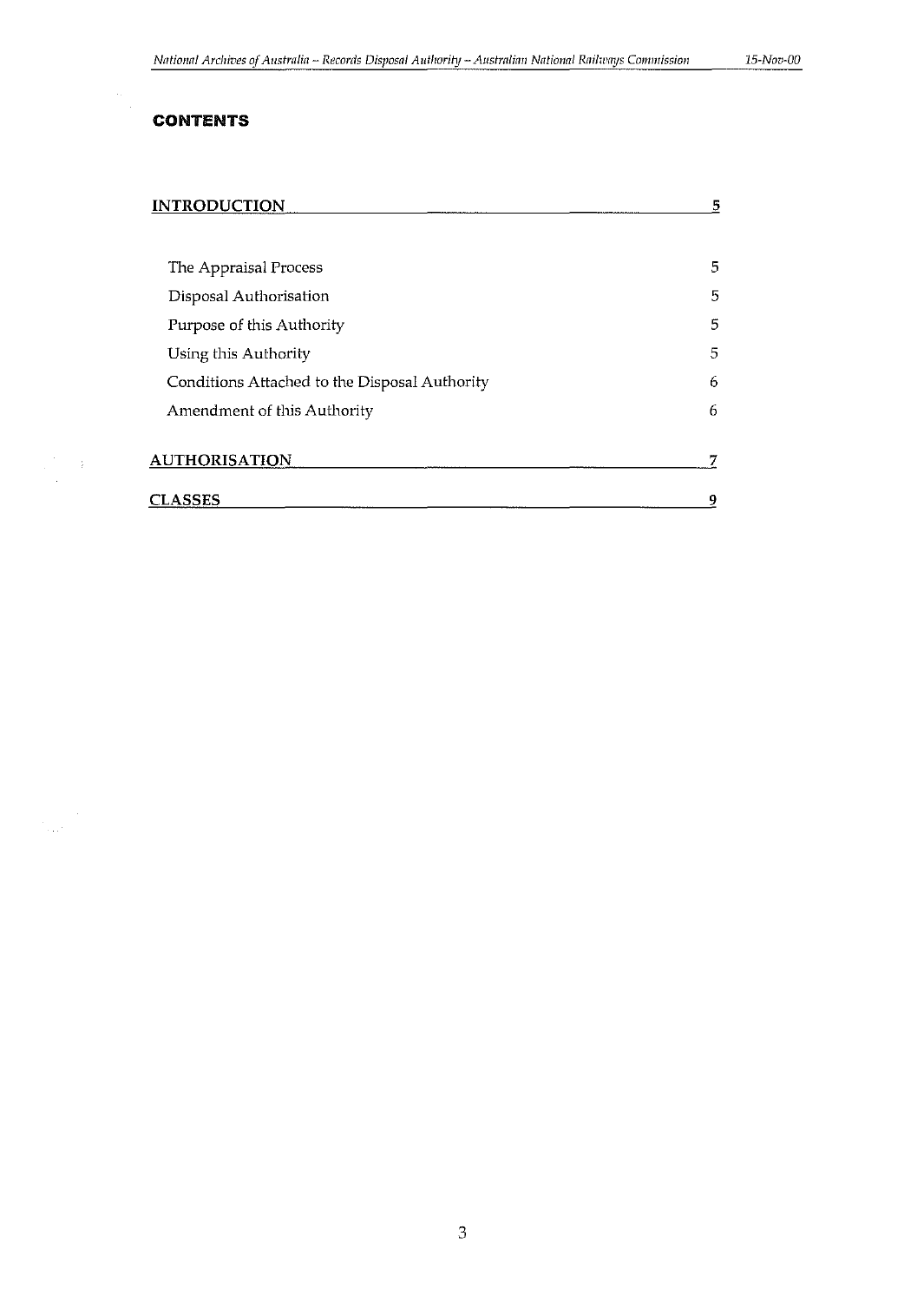$\frac{1}{\sqrt{2}}\sum_{i=1}^{n-1}\frac{1}{i!}\sum_{j=1}^{n-1}\frac{1}{j!}\sum_{j=1}^{n-1}\frac{1}{j!}\sum_{j=1}^{n-1}\frac{1}{j!}\sum_{j=1}^{n-1}\frac{1}{j!}\sum_{j=1}^{n-1}\frac{1}{j!}\sum_{j=1}^{n-1}\frac{1}{j!}\sum_{j=1}^{n-1}\frac{1}{j!}\sum_{j=1}^{n-1}\frac{1}{j!}\sum_{j=1}^{n-1}\frac{1}{j!}\sum_{j=1}^{n-1}\frac{1}{j!}\sum_{j=1}^{n-1}\$ 

 $\mathcal{A}^{\text{max}}$ 

 $\frac{1}{2} \sum_{i=1}^{n} \frac{1}{2} \sum_{j=1}^{n} \frac{1}{2} \sum_{j=1}^{n} \frac{1}{2} \sum_{j=1}^{n} \frac{1}{2} \sum_{j=1}^{n} \frac{1}{2} \sum_{j=1}^{n} \frac{1}{2} \sum_{j=1}^{n} \frac{1}{2} \sum_{j=1}^{n} \frac{1}{2} \sum_{j=1}^{n} \frac{1}{2} \sum_{j=1}^{n} \frac{1}{2} \sum_{j=1}^{n} \frac{1}{2} \sum_{j=1}^{n} \frac{1}{2} \sum_{j=1}^{n$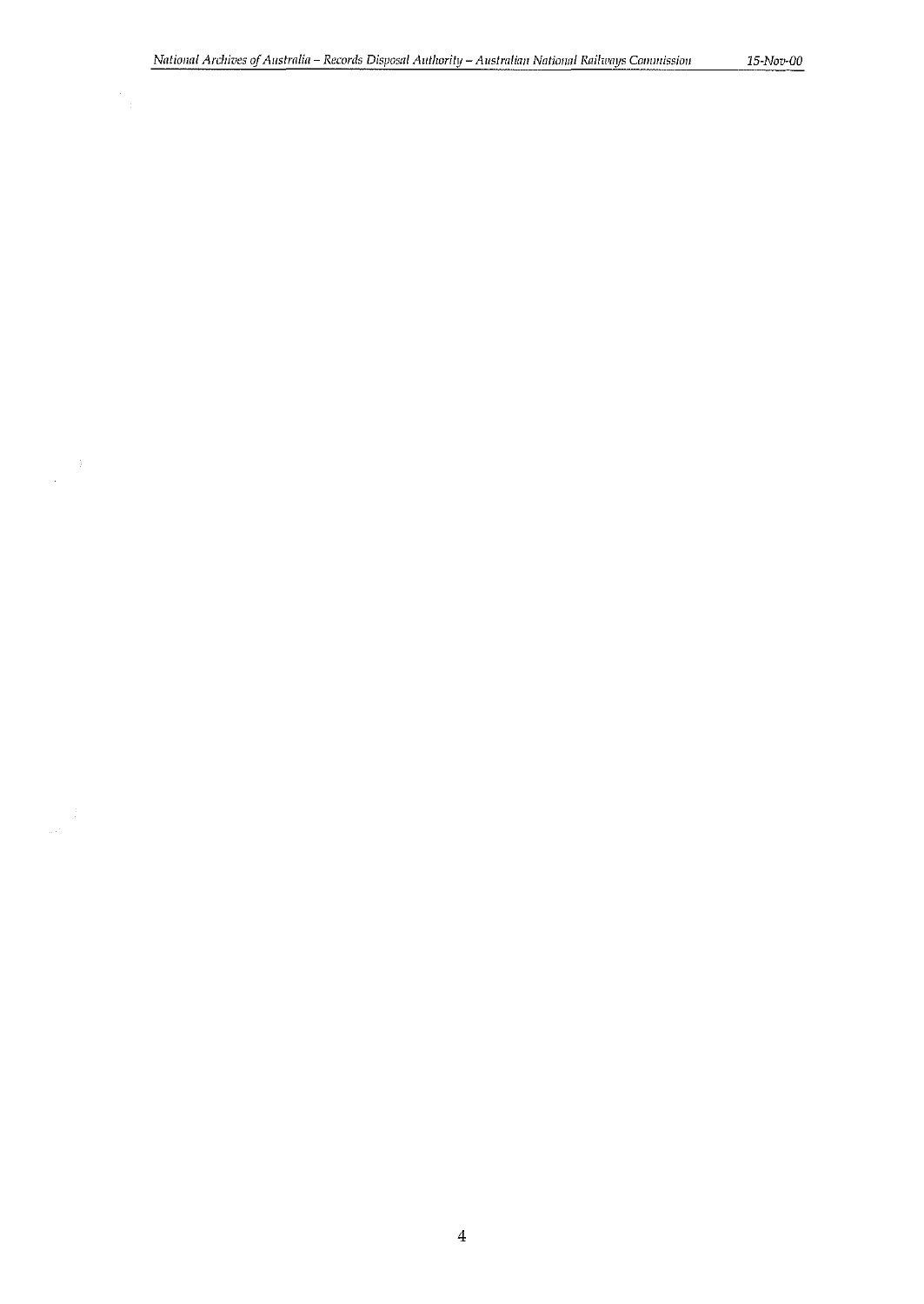## **INTRODUCTION**

#### The appraisal process

The appraisal of Commonwealth records is based on the methodology for Designing and Implementing Recordkeeping Systems (DIRKS) outlined in the Australian Standard AS4390-1996, *Records Management,* Part 1: General, Clause 1.3, and expanded in the DIRKS Manual. It is an analytical process that involves identifying which records should be created, assessing the value of records for future use, identifying those records with enduring value and deciding how soon the remainder can be destroyed or otherwise disposed of.

The process can involve making decisions *about* the alteration of records, and where records have already been created, the transfer of ownership or custody of these records. It also involves authorising the action arising from the assessment and putting the action into effect by sentencing. The appraisal process provides a framework of accountability for recordkeeping.

#### Disposal authorisation

Section 24 of the *Archives Act* 1983 provides that records are not to be disposed of without the consent of the Archives unless the action of disposal is positively required by law, or takes place in accordance with a normal administrative practice of which the Archives does not disapprove. Advice on the provisions of the Archives Act can be obtained from any National Archives office.

#### Purpose of this authority

This authority authorises the transfer of custody or ownership, or other disposal, of Commonwealth records as required by the Archives Act.

#### Using this authority

This authority covers records controlled by the agency and applies only to the records or classes of records described in the authority.

This authority is to be used to determine the custody or ownership of Commonwealth records. 111is is done by a process known as 'sentencing'. Sentencing involves the examination of records in order to identify the individual disposal class to which they belong. 111is process enables the sentencing officer to determine the appropriate disposal action for the records. Advice on sentencing can be obtained from your nearest National Archives office.

Records remaining in Commonwealth custody should be sentenced in accordance with the Administrative Functions Disposal Authority issued by the National Archives to cover housekeeping and other records common to most Commonwealth agencies and other specific Records Disposal Authorities issued to the agency. Records selected as national archives should be transferred into the custody of the National Archives. 111e Archives no longer accepts records which have not been sentenced in accordance with valid records disposal authorities. Commonwealth agencies may withdraw records for official reference purposes through the lending service.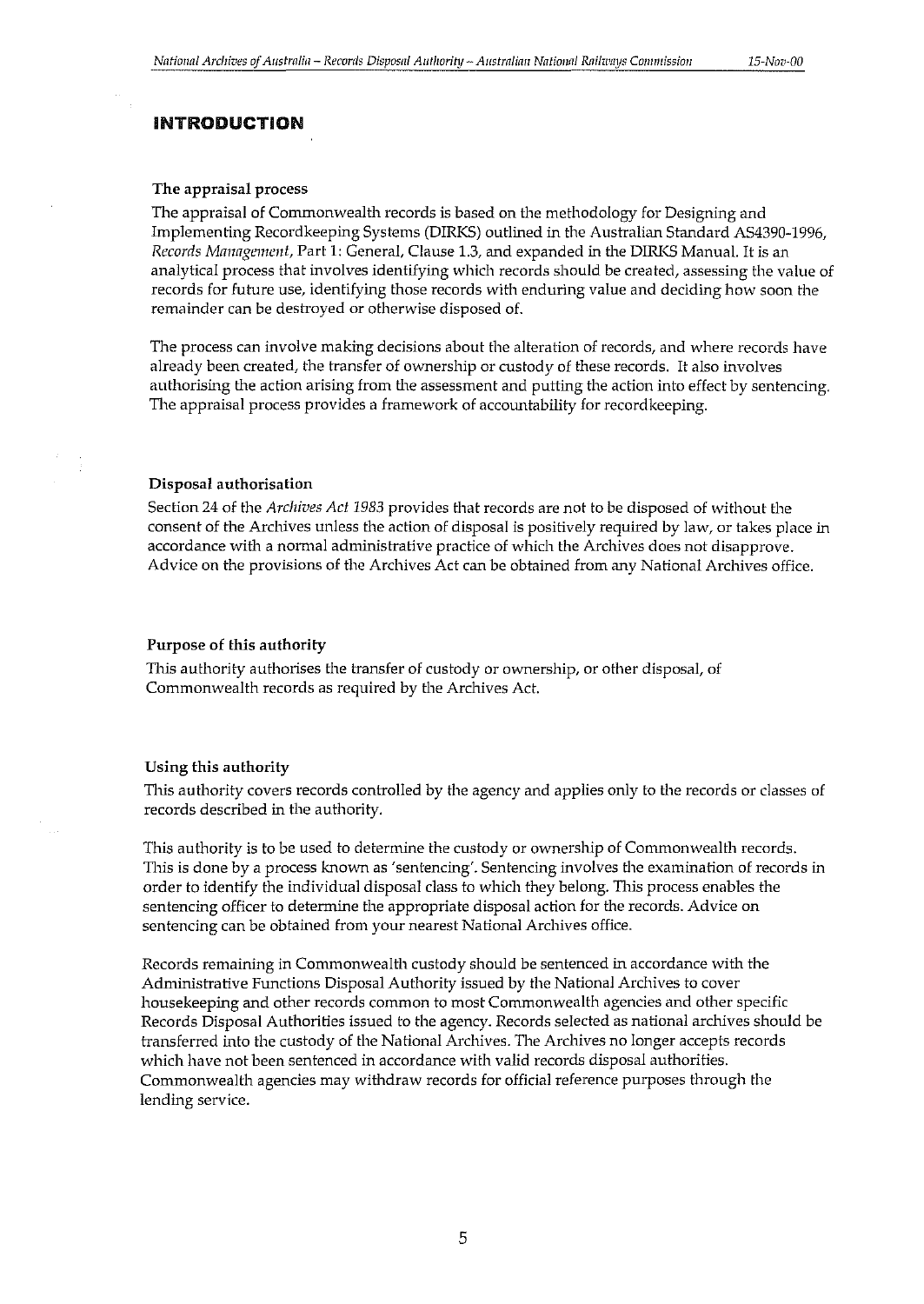#### Conditions attached to the disposal authority

In some circumstances, it may be necessary for the relevant Commonwealth agency to enter into contractual arrangements with the body taking custody or ownership of the records to ensure that the ongoing needs of the Commonwealth are protected. The contract may include clauses to:

- **• recover records at the completion of the contract, or at any other reasonable time**
- ensure that the records are appropriately managed and maintained
- protect the security of the records
- ensure compliance with the provisions of the *Privacy Act* 1988 as if the custodian was the 'Record Keeper' in accordance with that *Act*
- prevent unauthorised disclosure of information, in accordance with the provisions of the *Crimes Act* 1914 and any legislation relevant to your agency
- provide for reasonable access to the records by the Commonwealth and its authorised agents
- limit the use of the records to legitimate purposes under the terms of the contract

You should seek specific legal advice on these matters.

#### Amendment of this authority

An amendment of this authority *must* be approved by the National Archives. Officers using the authority should advise the National Archives of any changes considered desirable.

## CONTACT INFORMATION

#### 1, For changes to this RDA contact the Canberra Office of the National Archives of Australia:

Queen Victoria Terrace Tel: (02) 6212 3610 Parkes ACT 2600 Canberra Mail Centre

PO Box 7425 **Email:** recordkeeping@naa.gov.au

ACT 2610 Website: www.naa.gov.au

2. For sentencing advice contact your local office of the National Archives. The address and phone number of your local office can be found at the National Archives web-site address above.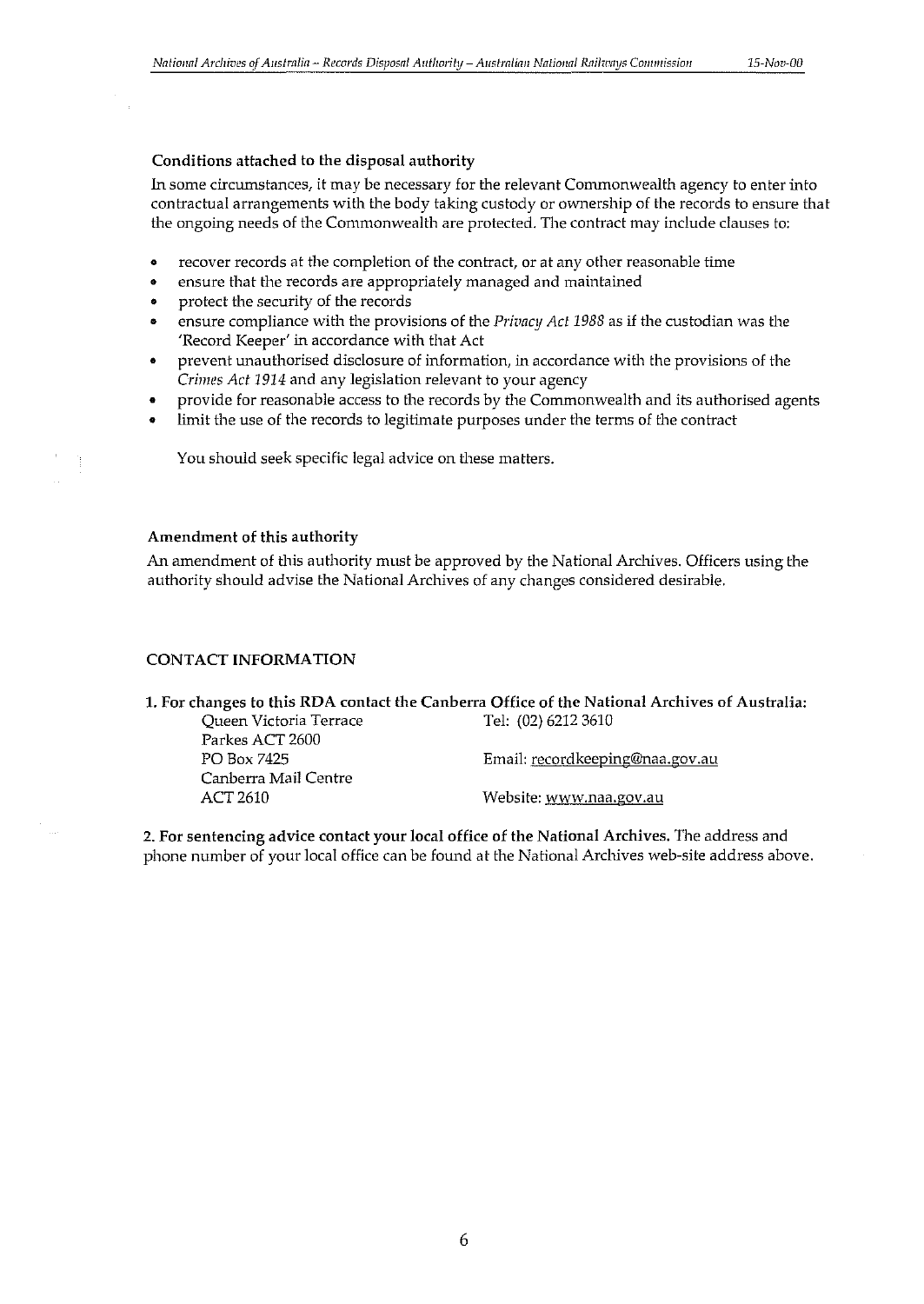#### **RDA Job No** *2000/00000464*

## **AUTHORISATION**

**RECORDS DISPOSAL AUTHORITY** 

Person to whom notice of authorisation is given:

The Chairman Aust National Railways Commission 1 Richmond Road **KESWICK SA 5035** 



This authorisation applies to only the disposal of the records described on the authority in accordance with the disposal action specified on the authority. The authority will apply only if disposal takes place with the consent of the agency that is responsible at the time of disposal for the functions documented in the records concerned.

Authorising Officer, National Archives of Date of Issue 15 November, 2000 **Australia** 

 $Q_{\mathbf{S}}$ Venetia Beale **Date of Amendment** 

**Director, Recordkeeping Implementation** 

Expiry Date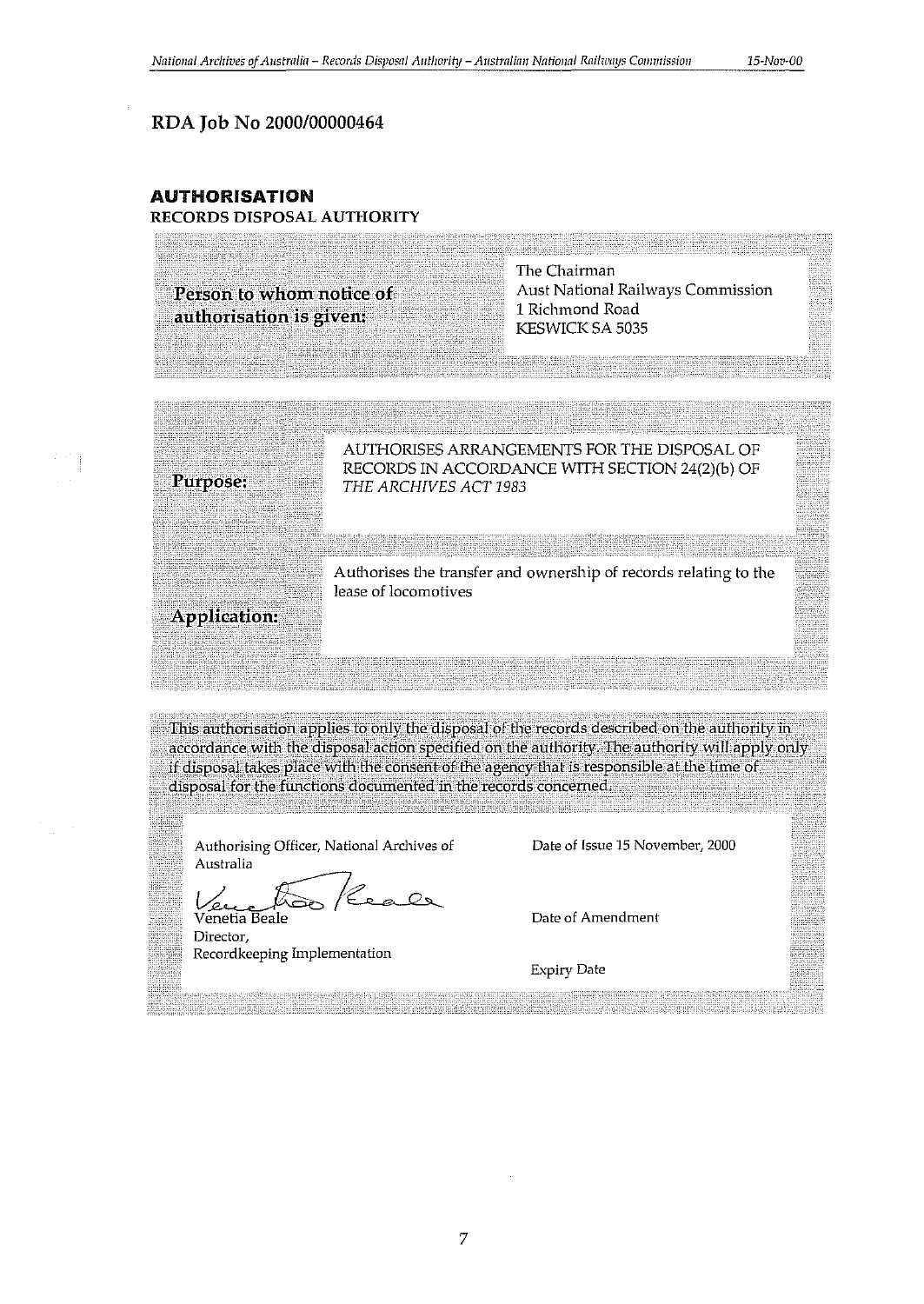$\bar{\mathrm{r}}$ 

 $\frac{1}{2}$  ,  $\frac{1}{2}$